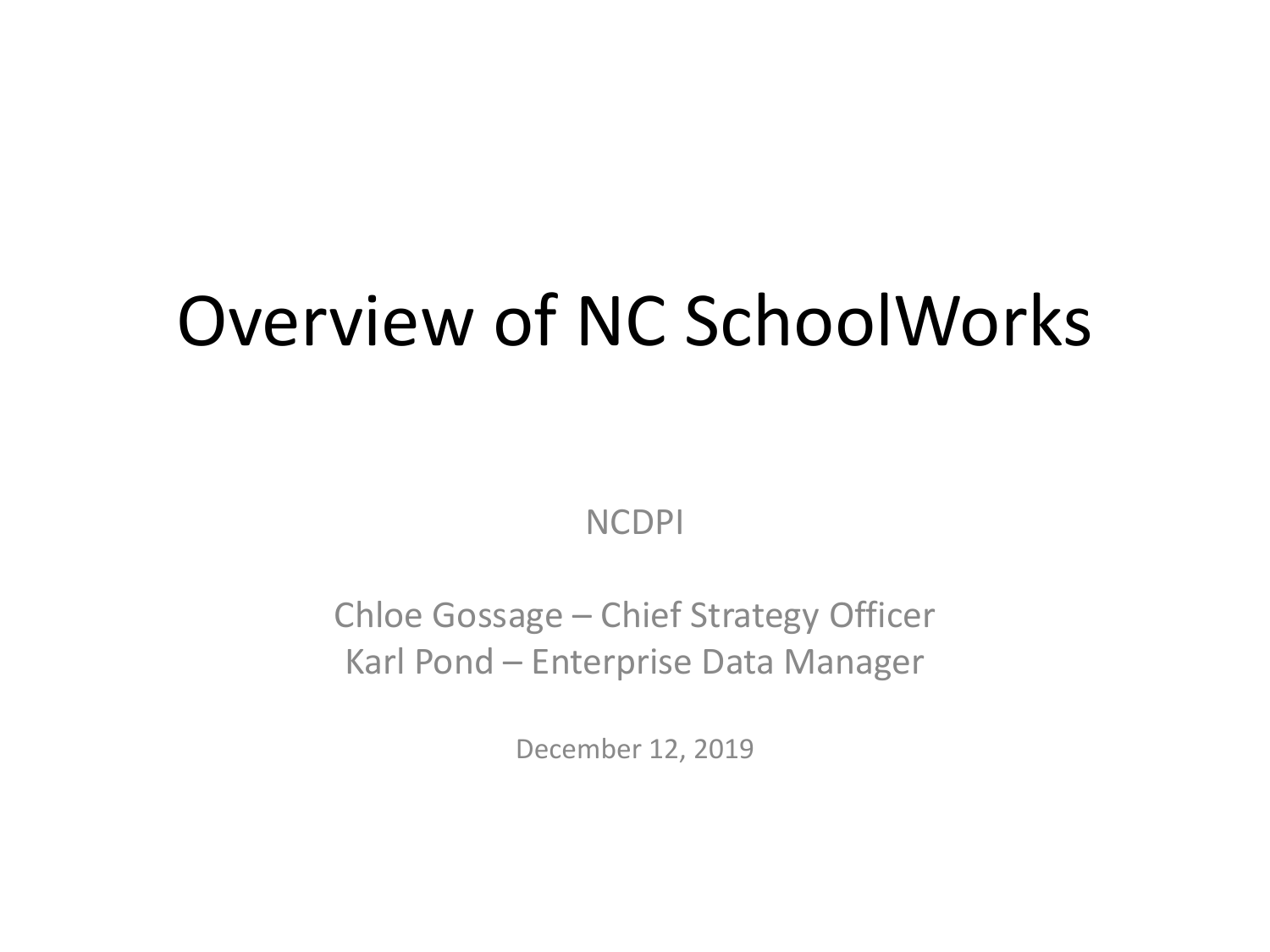### **North Carolina SchoolWorks System**

#### **NC SchoolWorks 2012 Grant Partners**

- Department of Public Instruction (NCDPI) Fiscal Agent
- University of North Carolina General Administration (UNC GA)
- Community College System (NCCCS)
- Independent Colleges and Universities (NCICU)
- Department of Commerce, Labor and Economic Analysis Division (LEAD)

### Advisory Partners

- Government Data Analytics Center (GDAC)
- Department of Health and Human Services (DHHS)
- Governor's Office / Early Childhood Advisory Council (ECAC)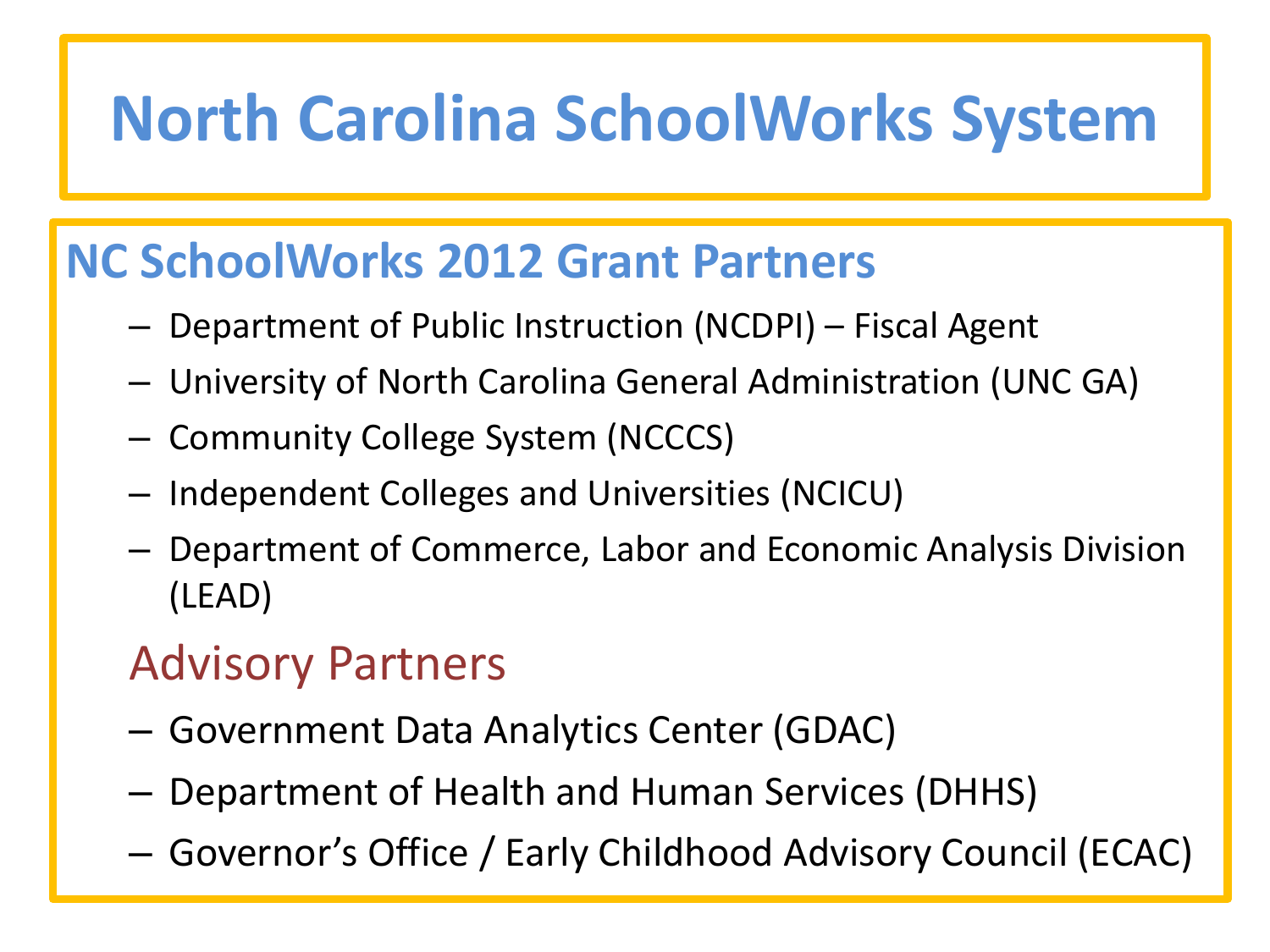### **North Carolina SchoolWorks System**

#### **NC SchoolWorks 2019 Grant Proposal Partners**

- Department of Public Instruction (NCDPI) Fiscal Agent
- University of North Carolina General Administration (UNC GA)
- Community College System (NCCCS)
- Independent Colleges and Universities (NCICU)
- Department of Commerce, Labor and Economic Analysis Division (LEAD)
- Government Data Analytics Center (GDAC)
- Department of Health and Human Services (DHHS)
- NC Governor's Office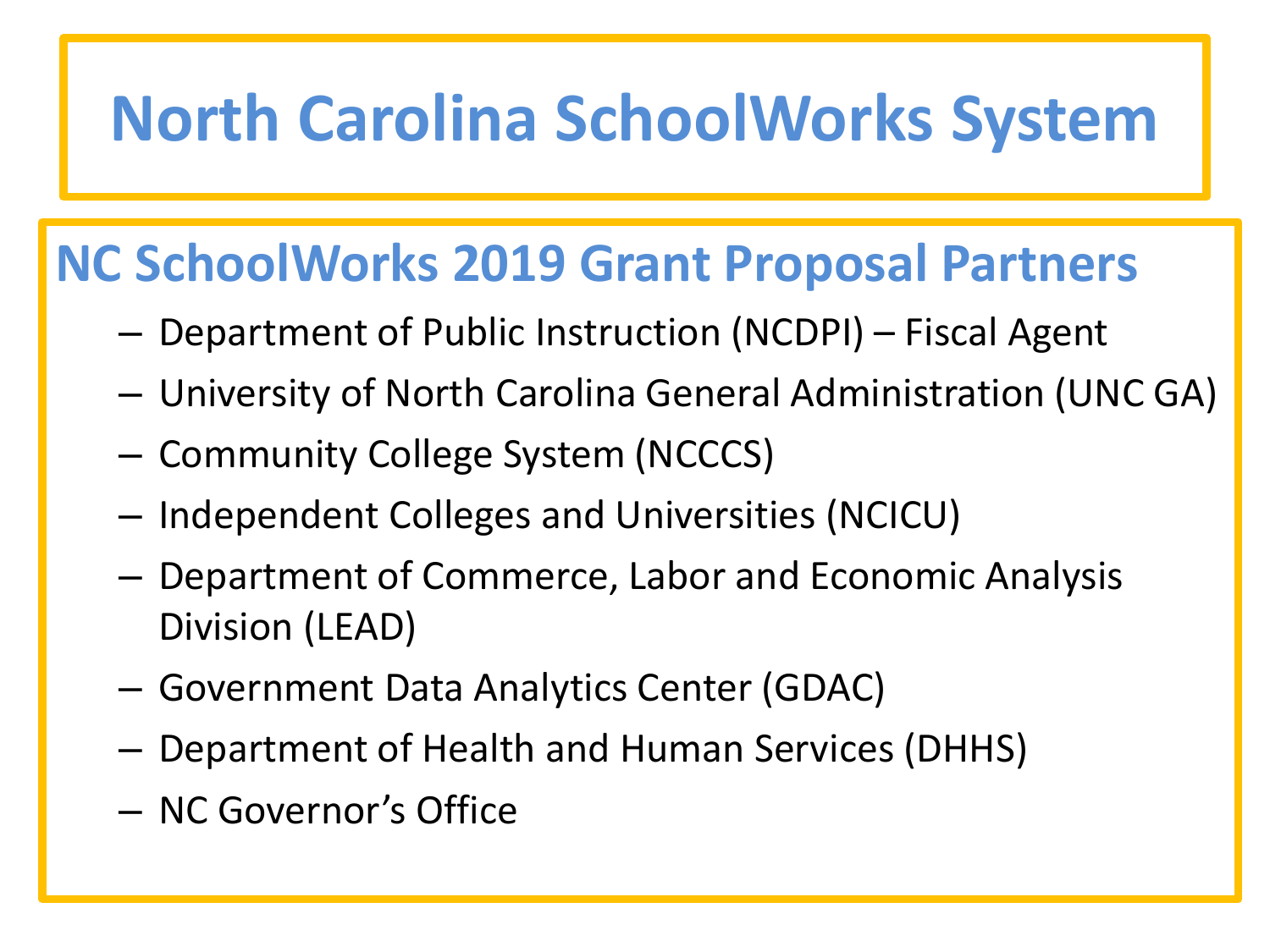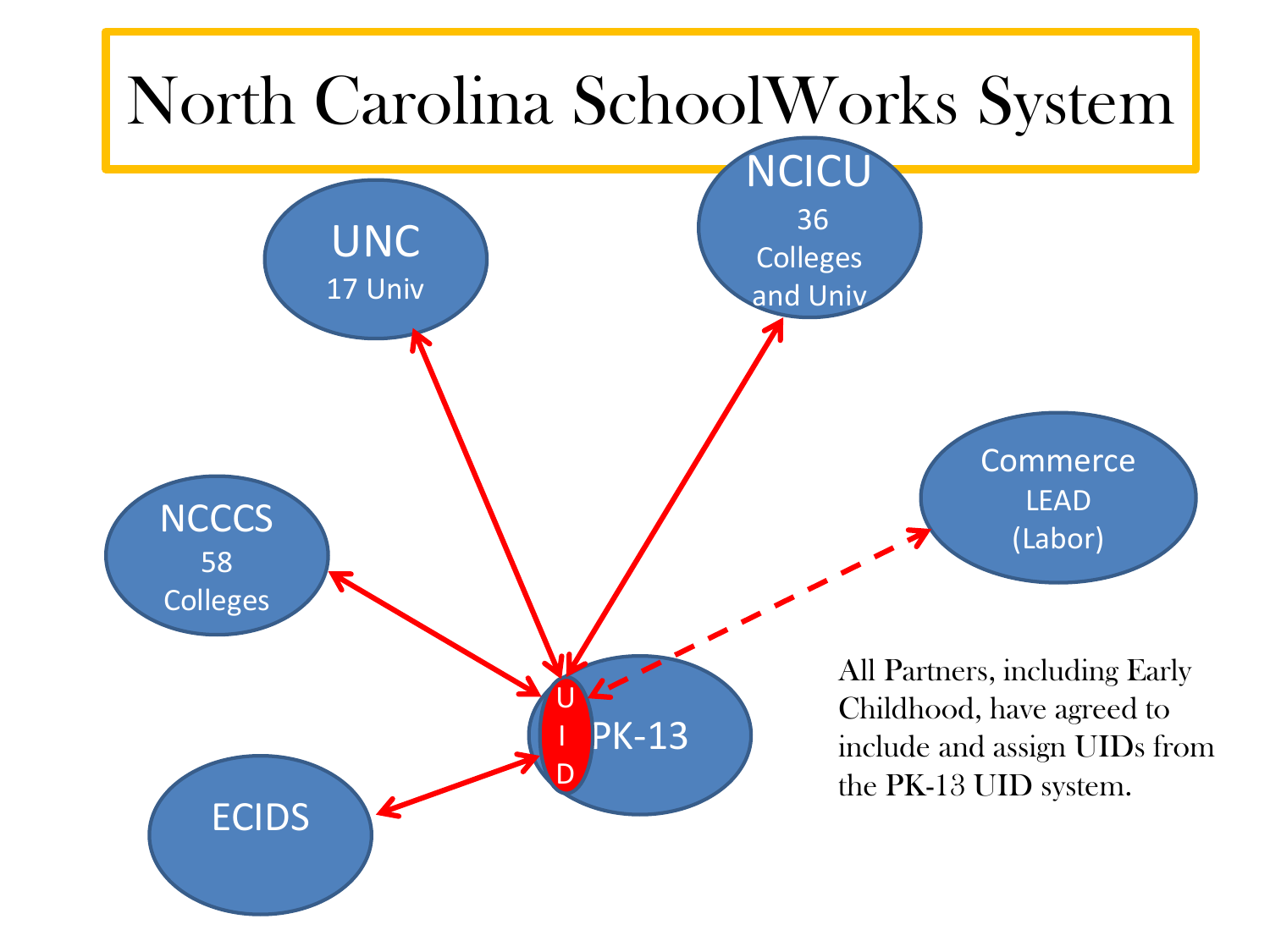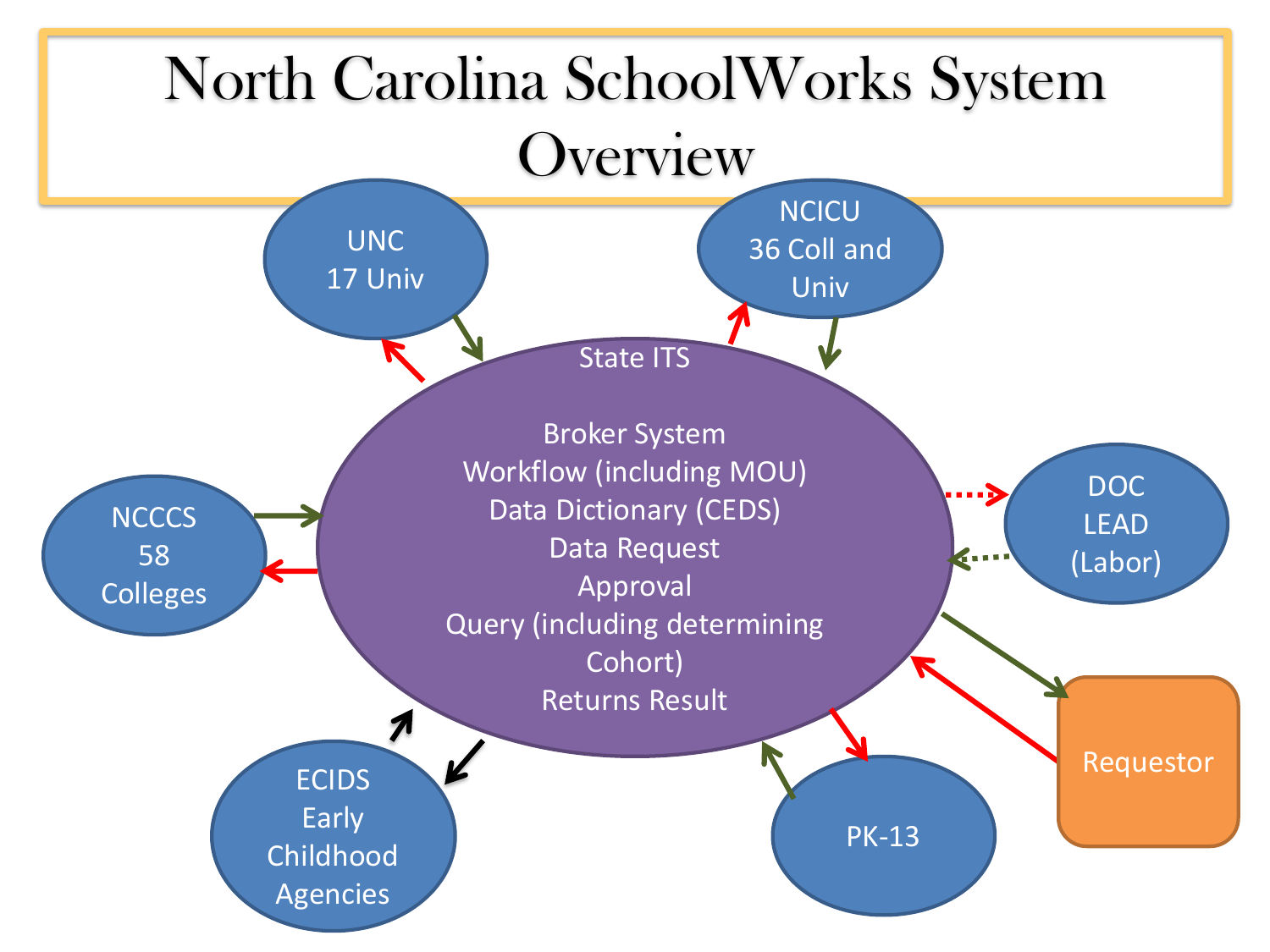### **Answer Questions Across Systems and Sectors**